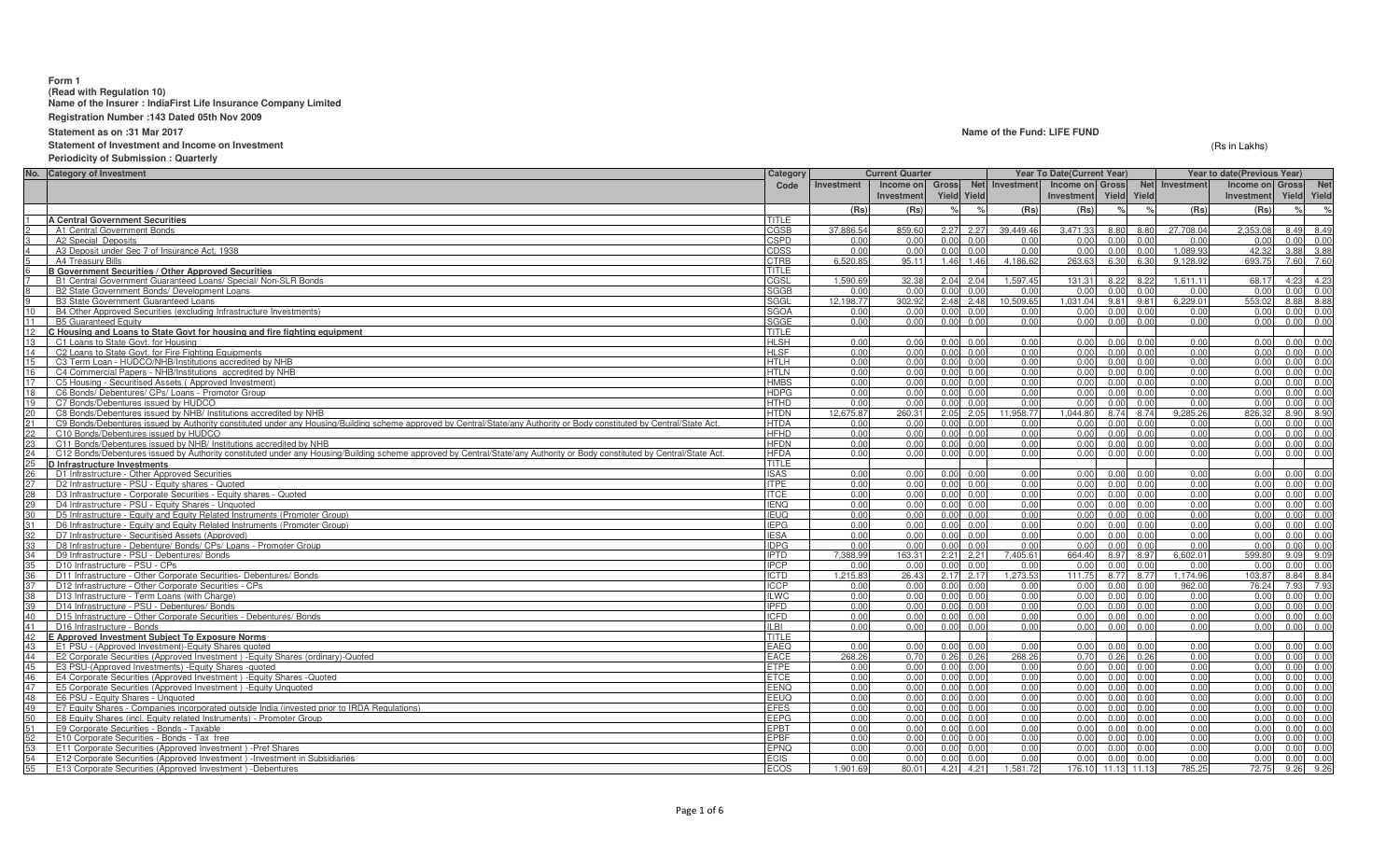| No. Category of Investment                                                                                               | Category     | <b>Current Quarter</b> |            |                   |                   |                                | Year To Date(Current Year) |      |                   | Year to date(Previous Year) |                 |             |                   |
|--------------------------------------------------------------------------------------------------------------------------|--------------|------------------------|------------|-------------------|-------------------|--------------------------------|----------------------------|------|-------------------|-----------------------------|-----------------|-------------|-------------------|
|                                                                                                                          | Code         | Investment             |            |                   |                   | Income on Gross Net Investment | Income on Gross            |      |                   | Net Investment              | Income on Gross |             | <b>Net</b>        |
|                                                                                                                          |              |                        | Investment | Yield Yield       |                   |                                | Investment                 |      | Yield Yield       |                             | Investment      | Yield Yield |                   |
| 56<br>E14 Corporate Securities - Debentures/ Bonds/ CPs/ Loans - Promoter Group                                          | <b>EDPG</b>  | 0.00                   | 0.00       | $0.00 \quad 0.00$ |                   | 0.00                           | 0.00                       |      | $0.00 \ 0.00$     | 0.00                        | 0.00            |             | 0.00 0.00         |
| E15 Corporate Securities (Approved Investment) -Derivative Instruments                                                   | <b>ECDI</b>  | 0.00                   | 0.00       | $0.00 \quad 0.00$ |                   | 0.00                           | 0.00                       |      | 0.00 0.00         | 0.00                        | 0.00            |             | 0.00 0.00         |
| E16 Investment Properties - Immovable                                                                                    | <b>EINP</b>  | 0.00                   | 0.00       |                   | $0.00 \quad 0.00$ | 0.00                           | 0.00                       | 0.00 | 0.00              | 0.00                        | 0.00            |             | 0.00 0.00         |
| E17 Loans - Policy Loans<br>59                                                                                           | <b>ELPL</b>  | 0.00                   | 0.00       |                   | $0.00 \quad 0.00$ | 0.00                           | 0.00                       | 0.00 | 0.00              | 0.00                        | 0.00            |             | 0.00 0.00         |
| 60<br>E18 Loans Secured Loans -Mortgage of Property in India (term Loan)                                                 | FI MI        | 0.00                   | 0.00       | $0.00 \quad 0.00$ |                   | 0.00                           | 0.00                       |      | $0.00 \quad 0.00$ | 0.00                        | 0.00            |             | 0.00 0.00         |
| E19 Loans Secured Loans -Mortgage of Property outside India (term Loan)                                                  | <b>ELMO</b>  | 0.00                   | 0.00       | $0.00 \quad 0.00$ |                   | 0.00                           | 0.00                       |      | 0.00 0.00         | 0.00                        | 0.00            |             | 0.00 0.00         |
| 62<br>E20 Deposits - Deposit with scheduled banks                                                                        | <b>ECDB</b>  | 802.68                 | 15.38      | 1.92 1.92         |                   | 801.13                         | 63.87                      |      | 7.97 7.97         | 800.60                      | 78.00           |             | 9.74 9.74         |
| E21 Deposits - CDs with Scheduled Banks<br>63                                                                            | <b>EDCD</b>  | 0.00                   | 0.00       |                   | $0.00 \quad 0.00$ | 0.00                           | 0.00                       |      | 0.00 0.00         | 0.00                        | 0.00            |             | 0.00 0.00         |
| 64<br>E22 Deposits - Money at call and short notice with banks / Repo                                                    | <b>ECMR</b>  | 0.00                   | 0.00       | $0.00 \quad 0.00$ |                   | 0.00                           | 0.00                       | 0.00 | 0.00              | 0.00                        | 0.00            |             | $0.00 \quad 0.00$ |
| E23 CCIL (Approved Investement) - CBLO                                                                                   | <b>ECBO</b>  | 27.971.57              | 394.41     |                   | 1.41 1.41         | 18,498.09                      | .114.01                    |      | $6.02\ 6.02$      | 10.058.83                   | 702.62          |             | 6.99 6.99         |
| E24 Commercial Papers issued by all India Financial Institutions rated very strong or more                               | <b>ECCP</b>  | 0.00                   | 0.00       | $0.00 \quad 0.00$ |                   | 0.00                           | 0.00                       |      | 0.00 0.00         | 0.00                        | 0.00            |             | 0.00 0.00         |
| <b>E25 Application Money</b><br>67                                                                                       | <b>ECAM</b>  | 248.08                 | 0.00       | $0.00 \quad 0.00$ |                   | 248.08                         | 0.00                       |      | 0.00 0.00         | 0.00                        | 0.00            |             | 0.00 0.00         |
| 68<br>E26 Deposit with Primary Dealers duly recognised by RBI                                                            | <b>EDPD</b>  | 0.00                   | 0.00       | $0.00 \quad 0.00$ |                   | 0.00                           | 0.00                       |      | 0.00 0.00         | 0.00                        | 0.00            |             | 0.00 0.00         |
| E27 Perpetual Debt Instruments of Tier I and II Capital issued by PSU Banks<br>69                                        | <b>EUPD</b>  | 0.00                   | 0.00       | $0.00 \quad 0.00$ |                   | 0.00                           | 0.00                       |      | 0.00 0.00         | 0.00                        | 0.00            |             | 0.00 0.00         |
| 70<br>E28 Perpetual Debt Instruments of Tier Land II Capital issued by Non-PSU Banks                                     | EPPD         | 0.00                   | 0.00       |                   | $0.00 \quad 0.00$ | 0.00                           | 0.00                       | 0.00 | 0.00              | 0.00                        | 0.00            |             | 0.00 0.00         |
| E29 Perpetual Non-Cum. P.Shares and Redeemable Cumulative P.Shares of Tier 1 and 2 Capital issued by PSU Banks<br>71     | <b>EUPS</b>  | 0.00                   | 0.00       | $0.00 \quad 0.00$ |                   | 0.00                           | 0.00                       | 0.00 | 0.00              | 0.00                        | 0.00            |             | 0.00 0.00         |
| E30 Perpetual Non-Cum. P.Shares and Redeemable Cumulative P.Shares of Tier 1 and 2 Capital issued by Non-PSU Banks<br>72 | <b>EPPS</b>  | 0.00                   | 0.00       | $0.00 \quad 0.00$ |                   | 0.00                           | 0.00                       |      | $0.00 \quad 0.00$ | 0.00                        | 0.00            | 0.00 0.00   |                   |
| E31 Foreign Debt Securities (Invested prior to IRDA Regulations)<br>73                                                   | <b>EFDS</b>  | 0.00                   | 0.00       | $0.00 \quad 0.00$ |                   | 0.00                           | 0.00                       |      | $0.00 \ 0.00$     | 0.00                        | 0.00            |             | 0.00 0.00         |
| 74<br>E32 Mutual Funds - ETF                                                                                             | EETF         | 0.00                   | 0.00       | $0.00 \quad 0.00$ |                   | 0.00                           | 0.00                       | 0.00 | 0.00              | 0.00                        | 0.00            |             | 0.00 0.00         |
| E33 Mutual Funds - Gilt/ G Sec/ Liquid Schemes<br>75                                                                     | <b>EGMF</b>  | 42.22                  | 0.00       | $0.00 \quad 0.00$ |                   | 491.52                         | 32.77                      |      | 6.67 6.67         | 0.00                        | 0.00            |             | $0.00 \quad 0.00$ |
| 76<br>E34 Alternate Investment Fund - AIF                                                                                | OAFA         | 761.12                 | 24.19      | 3.18 3.18         |                   | 758.11                         | 95.06                      |      | 12.54 12.54       | 431.96                      | 48.48           | 11.22 11.22 |                   |
| E35 Mutual Funds - (under Insurer's Promoter Group)                                                                      | <b>EMPG</b>  | 0.00                   | 0.00       |                   | $0.00 \quad 0.00$ | 0.00                           | 0.00                       | 0.00 | 0.00              | 0.00                        | 0.00            |             | 0.00 0.00         |
| E36 Net Current Assets (Only in respect of ULIP Business)<br>78                                                          | <b>ENCA</b>  | 0.00                   | 0.00       | $0.00 \quad 0.00$ |                   | 0.00                           | 0.00                       |      | $0.00 \quad 0.00$ | 0.00                        | 0.00            |             | $0.00 \ 0.00$     |
| F Other than Approved Securities<br>79                                                                                   | TITLE        |                        |            |                   |                   |                                |                            |      |                   |                             |                 |             |                   |
| F1 Other than Approved Investments -Bonds -PSU- Taxable<br>80                                                            | <b>OBPT</b>  | 0.00                   | 0.00       | 0.00 0.00         |                   | 0.00                           | 0.00                       |      | 0.00 0.00         | 0.00                        | 0.00            | 0.00 0.00   |                   |
| F2 Other than Approved Investments -Bonds -PSU- Tax free                                                                 | <b>OBPF</b>  | 0.00                   | 0.00       | $0.00 \quad 0.00$ |                   | 0.00                           | 0.00                       |      | 0.00 0.00         | 0.00                        | 0.00            |             | 0.00 0.00         |
| F3 Other than Approved Investments - Equity Shares (incl PSUs and Unlisted)<br>82                                        | <b>OESH</b>  | 263.25                 | $-2.35$    | $-0.89 - 0.89$    |                   | 263.25                         | $-2.35$                    |      | $-0.89 - 0.89$    | 0.00                        | 0.00            |             | 0.00 0.00         |
| 83<br>F4 Equity Shares (incl. Equity related Instruments) - Promoter Group                                               | <b>OEPG</b>  | 0.00                   | 0.00       |                   | $0.00 \quad 0.00$ | 0.00                           | 0.00                       | 0.00 | 0.00              | 0.00                        | 0.00            | 0.00        | 0.00              |
| 84<br>F5 Other than Approved Investments -Debentures                                                                     | OLDB         | 0.00                   | 0.00       | $0.00 \quad 0.00$ |                   | 0.00                           | 0.00                       |      | 0.00 0.00         | 0.00                        | 0.00            |             | 0.00 0.00         |
| F6 Debentures/ Bonds/ CPs/ Loans etc. - Promoter Group                                                                   | <b>ODPG</b>  | 0.00                   | 0.00       | $0.00 \quad 0.00$ |                   | 0.00                           | 0.00                       | 0.00 | 0.00              | 0.00                        | 0.00            |             | 0.00 0.00         |
| F7 Commercial Papers<br>86                                                                                               | OACP         | 0.00                   | 0.00       | $0.00 \quad 0.00$ |                   | 0.00                           | 0.00                       |      | 0.00 0.00         | 0.00                        | 0.00            |             | 0.00 0.00         |
| 87<br>F8 Other than Approved Investments -Pref Shares                                                                    | OPSH         | 0.00                   | 0.00       | $0.00 \quad 0.00$ |                   | 0.00                           | 0.00                       | 0.00 | 0.00              | 0.00                        | 0.00            |             | 0.00 0.00         |
| 88<br>F9 Other than Approved Investments - Venture fund                                                                  | OVNF         | 0.00                   | 0.00       | $0.00 \quad 0.00$ |                   | 0.00                           | 0.00                       |      | $0.00 \ 0.00$     | 0.00                        | 0.00            |             | $0.00 \ 0.00$     |
| 89<br>F10 Other than Approved Investments -Short Trem Loans (Unsecured Deposits)                                         | OSI U        | 0.00                   | 0.00       |                   | 0.00 0.00         | 0.00                           | 0.00                       | 0.00 | 0.00              | 0.00                        | 0.00            | 0.00        | 0.00              |
| F11 Other than Approved Investments - Term Loans (without charge)<br>90                                                  | <b>OTLW</b>  | 0.00                   | 0.00       | $0.00 \quad 0.00$ |                   | 0.00                           | 0.00                       | 0.00 | 0.00              | 0.00                        | 0.00            |             | 0.00 0.00         |
| F12 Mutual Funds - Debt/ Income/ Serial Plans/ Liquid Schemes<br>91                                                      | <b>OMGS</b>  | 0.00                   | 0.00       | 0.00000           |                   | 0.00                           | 0.00                       |      | 0.000000          | 0.00                        | 0.00            |             | 0.00 0.00         |
| 92<br>F13 Mutual Funds - (under Insurer's Promoter Group)                                                                | OMPG         | 0.00                   | 0.00       | $0.00 \quad 0.00$ |                   | 0.00                           | 0.00                       |      | $0.00 \ 0.00$     | 0.00                        | 0.00            |             | 0.00 0.00         |
| F14 Derivative Instruments<br>93                                                                                         | CDI          | 0.00                   | 0.00       |                   | 0.000000          | 0.00                           | 0.00                       | 0.00 | 0.00              | 0.00                        | 0.00            | 0.00        | 0.00              |
| F15 Securitised Assets (underlying assets Housing Loan/ Infrastructure assets)<br>94                                     | <b>OPSA</b>  | 0.00                   | 0.00       | $0.00 \quad 0.00$ |                   | 0.00                           | 0.00                       |      | $0.00 \ 0.00$     | 0.00                        | 0.00            |             | $0.00 \quad 0.00$ |
| 95<br>F16 Equity Shares (PSU & Unlisted)                                                                                 | OFPU         | 125.00                 | 0.00       | $0.00 \quad 0.00$ |                   | 125.00                         | 0.00                       |      | $0.00 \quad 0.00$ | 125.00                      | 0.00            |             | 0.00 0.00         |
| 96<br>F17 Investment properties - Immovable                                                                              | OIPI         | 0.00                   | 0.00       | $0.00 \quad 0.00$ |                   | 0.00                           | 0.00                       |      | $0.00 \ 0.00$     | 0.00                        | 0.00            |             | 0.00 0.00         |
|                                                                                                                          | <b>TOTAL</b> | 1.11.861.42            | 2.252.40   | 2.01 2.01         |                   | 99,416.27                      | 8,198.43                   |      | 8.25 8.25         | 75,992.87                   | 6.218.43        | 8.18 8.18   |                   |

### **CERTIFICATION**

Certified that the information given herein are correct and complete to the best of my knowledge and belief and nothing has been concealed or suppressed

Date : 10 Apr 2017

Signature : \_\_\_\_\_\_\_\_\_\_\_\_\_\_\_\_\_\_\_\_\_\_ Full Name : Satishwar Balakrishnan Chief Financial Officer

Note: Category of investment (COI) shall be as per Guidelines, as amended from time to time

1. Based on daily simple Average of Investments

2. Yield netted for tax

3. In the previous year column, figures of the corresponding Year to date of the previous financial year shall be shown.

4. FORM-1 shall be prepared in respect of each fund. In case of ULIP FORM-1 shall be prepared at Segregated Fund (SFIN) level and also at consolidated level.

5. YTD Income on investment shall be reconciled with figures in P&L and Revenue account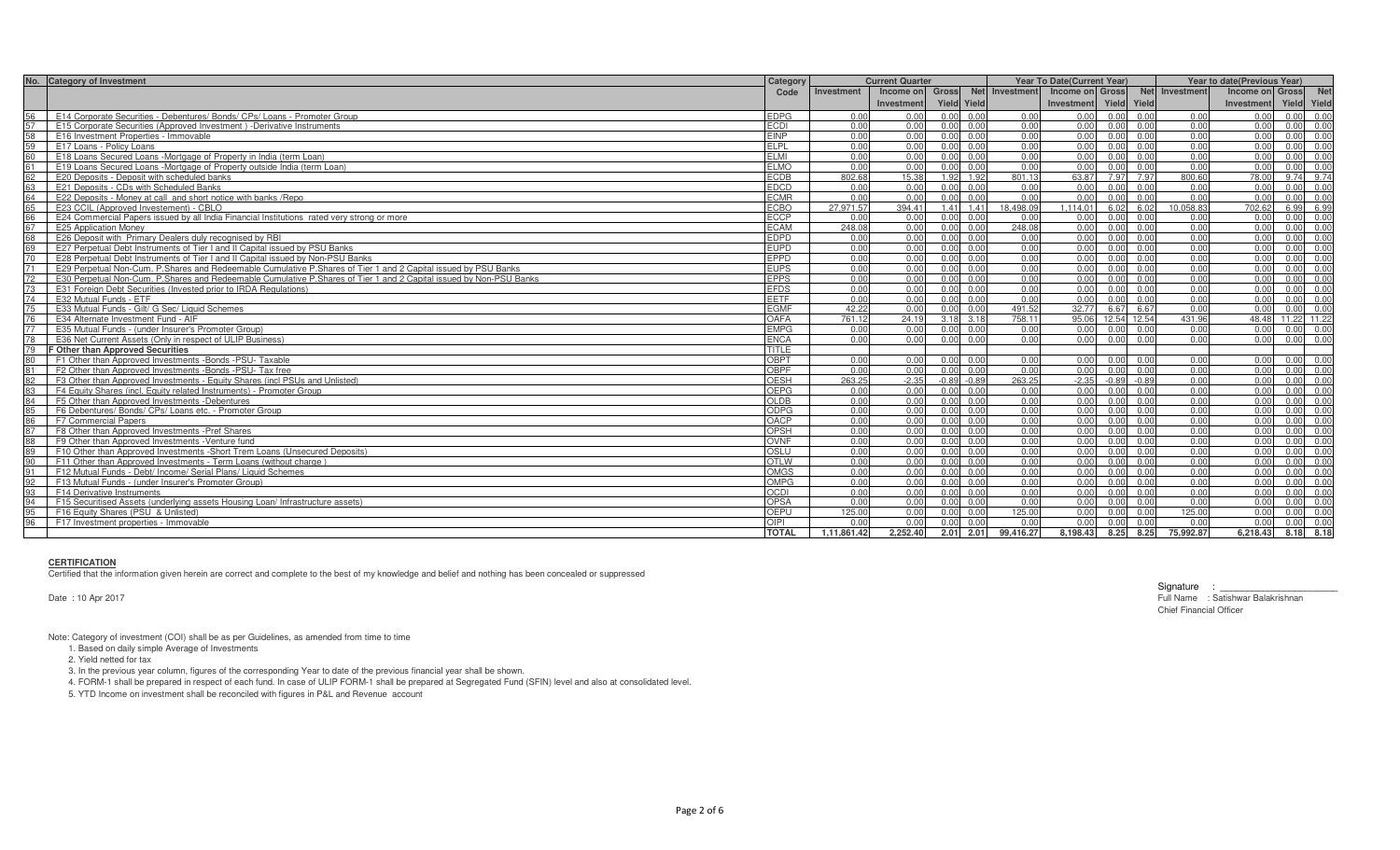## **Form 1**

**(Read with Regulation 10) Name of the Insurer : IndiaFirst Life Insurance Company Limited**

**Registration Number :143 Dated 05th Nov 2009**

**Statement as on :31 Mar 2017**

# **Statement of Investment and Income on Investment**

**Periodicity of Submission : Quarterly**

| No. Category of Investment                                                                                                                                                    | Category     |             | <b>Current Quarter</b> |       |                   |                  | <b>Year To Date (Current Year)</b> |       |            | Year to date(Previous Year) |           |              |            |
|-------------------------------------------------------------------------------------------------------------------------------------------------------------------------------|--------------|-------------|------------------------|-------|-------------------|------------------|------------------------------------|-------|------------|-----------------------------|-----------|--------------|------------|
|                                                                                                                                                                               | Code         | Investment  | Income on              | Gross |                   | Net Investment   | Income on                          | Gross | <b>Net</b> | Investment                  | Income on | <b>Gross</b> | <b>Net</b> |
|                                                                                                                                                                               |              |             | Investment             |       | Yield Yield       |                  | Investment                         | Yield | Yield      |                             | Investmen | Yield        | Yield      |
|                                                                                                                                                                               |              | (Rs)        | (Rs)                   |       |                   | (Rs)             | (Rs)                               |       |            | (Rs)                        | (Rs)      |              | $\%$       |
| <b>A Central Government Securities</b>                                                                                                                                        | TITLE        |             |                        |       |                   |                  |                                    |       |            |                             |           |              |            |
| A1 Central Government Bonds                                                                                                                                                   | CGSB         | 1.59.673.73 | 3,096.33               | 1.94  |                   | 1.94 1.70.537.55 | 16.737.40                          | 9.81  | 9.81       | 1.63.140.26                 | 15.840.0  | 9.71         | 9.71       |
| A2 Special Deposits                                                                                                                                                           | CSPD         | 0.00        | 0.00                   | 0.00  | 0.00              | 0.00             | 0.00                               | 0.00  | 0.00       | 0.00                        | 0.00      | 0.00         | 0.00       |
| A3 Deposit under Sec 7 of Insurance Act, 1938                                                                                                                                 | CDSS         | 0.00        | 0.00                   | 0.00  | 0.00              | 0.00             | 0.00                               | 0.00  | 0.0(       | 0.00                        | 0.00      | 0.00         | 0.00       |
| A4 Treasury Bills                                                                                                                                                             | CTRB         | 6.049.07    | 35.92                  | 0.59  | 0.59              | 9.451.08         | 88.61                              | 0.94  | 0.94       | 0.00                        | 0.00      | 0.00         | 0.00       |
| <b>B Government Securities / Other Approved Securities</b>                                                                                                                    | TITLE        |             |                        |       |                   |                  |                                    |       |            |                             |           |              |            |
| B1 Central Government Guaranteed Loans/ Special/ Non-SLR Bonds                                                                                                                | CGSL         | 23.977.84   | 510.00                 | 2.13  | 2.13              | 22.746.02        | 1.961.88                           | 8.63  | 8.63       | 17,787.00                   | 1.834.3   | 10.31        | 10.31      |
| B2 State Government Bonds/ Development Loans                                                                                                                                  | SGGB         | 0.00        | 0.00                   | 0.00  | 0.00              | 0.00             | 0.00                               | 0.00  | 0.00       | 0.00                        | 0.00      | 0.00         | 0.00       |
| <b>B3 State Government Guaranteed Loans</b>                                                                                                                                   | SGGL         | 61.233.06   | 1.219.40               | 1.99  | 1.99              | 56.310.46        | 4.960.79                           | 8.81  | 8.81       | 40.370.49                   | 3.327.6   | 8.24         | 8.24       |
| 10<br>B4 Other Approved Securities (excluding Infrastructure Investments)                                                                                                     | <b>SGOA</b>  | 0.00        | 0.00                   | 0.00  | 0.00              | 0.00             | 0.00                               | 0.00  | 0.00       | 0.00                        | 0.00      | 0.00         | 0.00       |
| 11<br><b>B5 Guaranteed Equity</b>                                                                                                                                             | SGGE         | 0.00        | 0.00                   | 0.00  | 0.00              | 0.00             | 0.00                               | 0.00  | 0.00       | 0.00                        | 0.00      | 0.00         | 0.00       |
| 12<br>C Housing and Loans to State Govt for housing and fire fighting equipment                                                                                               | <b>TITLE</b> |             |                        |       |                   |                  |                                    |       |            |                             |           |              |            |
| 13<br>C1 Loans to State Govt, for Housing                                                                                                                                     | <b>HLSH</b>  | 0.00        | 0.00                   | 0.00  | 0.00              | 0.00             | 0.00                               | 0.00  | 0.00       | 0.00                        | 0.00      | 0.00         | 0.00       |
| 14<br>C2 Loans to State Govt, for Fire Fighting Equipments                                                                                                                    | <b>HLSF</b>  | 0.00        | 0.00                   | 0.00  | 0.00              | 0.00             | 0.00                               | 0.00  | 0.00       | 0.00                        | 0.00      | 0.00         | 0.00       |
| 15<br>C3 Term Loan - HUDCO/NHB/Institutions accredited by NHB                                                                                                                 | <b>HTLH</b>  | 0.00        | 0.00                   | 0.00  | 0.00              | 0.00             | 0.00                               | 0.00  | 0.00       | 0.00                        | 0.00      | 0.00         | 0.00       |
| 16<br>C4 Commercial Papers - NHB/Institutions accredited by NHB                                                                                                               | <b>HTLN</b>  | 0.00        | 0.00                   | 0.00  | 0.00              | 0.00             | 0.00                               | 0.00  | 0.00       | 0.00                        | 0.00      | 0.00         | 0.00       |
| 17<br>C5 Housing - Securitised Assets (Approved Investment)                                                                                                                   | <b>HMBS</b>  | 0.00        | 0.00                   | 0.00  | 0.00              | 0.00             | 0.00                               | 0.00  | 0.00       | 0.00                        | 0.00      | 0.00         | 0.00       |
| 18<br>C6 Bonds/ Debentures/ CPs/ Loans - Promotor Group                                                                                                                       | <b>HDPG</b>  | 0.00        | 0.00                   | 0.00  | 0.00              | 0.00             | 0.00                               | 0.00  | 0.00       | 0.00                        | 0.00      | 0.00         | 0.00       |
| 19<br>C7 Bonds/Debentures issued by HUDCO                                                                                                                                     | <b>HTHD</b>  | 0.00        | 0.00                   | 0.00  | 0.00              | 0.00             | 0.00                               | 0.00  | 0.00       | 0.00                        | 0.00      | 0.00         | 0.00       |
| 20<br>C8 Bonds/Debentures issued by NHB/ Institutions accredited by NHB                                                                                                       | <b>HTDN</b>  | 81,895.70   | 1,706.65               | 2.08  | 2.08              | 74,056.95        | 6,715.89                           | 9.07  | 9.07       | 54,069.55                   | 5,124.48  | 9.48         | 9.48       |
| 21<br>C9 Bonds/Debentures issued by Authority constituted under any Housing/Building scheme approved by Central/State/any Authority or Body constituted by Central/State Act. | <b>HTDA</b>  | 0.00        | 0.00                   |       | 0.00 0.00         | 0.00             | 0.00                               | 0.00  | 0.00       | 0.00                        | 0.00      | 0.00         | 0.00       |
| 22<br>C10 Bonds/Debentures issued by HUDCO                                                                                                                                    | <b>HFHD</b>  | 0.00        | 0.00                   | 0.00  | 0.00              | 0.00             | 0.00                               | 0.00  | 0.00       | 0.00                        | 0.00      | 0.00         | 0.00       |
| 23<br>C11 Bonds/Debentures issued by NHB/ Institutions accredited by NHB                                                                                                      | <b>HFDN</b>  | 0.00        | 0.00                   |       | $0.00 \ 0.00$     | 0.00             | 0.00                               | 0.00  | 0.00       | 0.00                        | 0.00      | 0.00         | 0.00       |
| 24<br>C12 Bonds/Debentures issued by Authority constituted under any Housing/Building scheme approved by Central/State/any Authority or Body constituted by Central/State Act | <b>HFDA</b>  | 0.00        | 0.00                   | 0.00  | 0.00              | 0.00             | 0.00                               | 0.00  | 0.00       | 0.00                        | 0.00      | 0.00         | 0.00       |
| 25<br>D Infrastructure Investments                                                                                                                                            | TITI F       |             |                        |       |                   |                  |                                    |       |            |                             |           |              |            |
| 26<br>D1 Infrastructure - Other Approved Securities                                                                                                                           | <b>ISAS</b>  | 0.00        | 0.00                   |       | 0.00 0.00         | 0.00             | 0.00                               | 0.00  | 0.00       | 0.00                        | 0.00      | 0.00         | 0.00       |
| 27<br>D2 Infrastructure - PSU - Equity shares - Quoted                                                                                                                        | <b>ITPF</b>  | 583.55      | (1.68)                 |       | $(0.29)$ $(0.29)$ | 838.81           | 194.42                             | 23.18 | 23.18      | 92.46                       | 0.13      | 0.15         | 0.15       |
| 28<br>D3 Infrastructure - Corporate Securities - Equity shares - Quoted                                                                                                       | <b>ITCE</b>  | 0.00        | 0.00                   |       | 0.00 0.00         | 0.00             | 0.00                               | 0.00  | 0.00       | 228.19                      | 6.17      | 2.70         | 2.70       |
| 29<br>D4 Infrastructure - PSU - Equity Shares - Unquoted                                                                                                                      | <b>IENQ</b>  | 0.00        | 0.00                   |       | 0.00 0.00         | 0.00             | 0.00                               | 0.00  | 0.00       | 0.00                        | 0.00      | 0.00         | 0.00       |
| 30<br>D5 Infrastructure - Equity and Equity Related Instruments (Promoter Group)                                                                                              | <b>IEUO</b>  | 0.00        | 0.00                   | 0.00  | 0.00              | 0.00             | 0.00                               | 0.00  | 0.00       | 0.00                        | 0.00      | 0.00         | 0.00       |
| D6 Infrastructure - Equity and Equity Related Instruments (Promoter Group)<br>31                                                                                              | <b>IEPG</b>  | 0.00        | 0.00                   | 0.00  | 0.00              | 0.00             | 0.00                               | 0.00  | 0.00       | 0.00                        | 0.00      | 0.00         | 0.00       |
| 32<br>D7 Infrastructure - Securitised Assets (Approved)                                                                                                                       | <b>IESA</b>  | 0.00        | 0.00                   | 0.00  | 0.00              | 0.00             | 0.00                               | 0.00  | 0.00       | 0.00                        | 0.00      | 0.00         | 0.00       |
| D8 Infrastructure - Debenture/ Bonds/ CPs/ Loans - Promoter Group                                                                                                             | <b>IDPG</b>  | 0.00        | 0.00                   | 0.00  | 0.00              | 0.00             | 0.00                               | 0.00  | 0.00       | 0.00                        | 0.00      | 0.00         | 0.00       |
| 34<br>D9 Infrastructure - PSU - Debentures/ Bonds                                                                                                                             | <b>IPTD</b>  | 1.25.219.50 | 2,498.42               | 2.00  | 2.00              | 1.06.935.69      | 9.038.89                           | 8.45  | 8.45       | 77.160.52                   | 6,957.90  | 9.02         | 9.02       |
| 35<br>D10 Infrastructure - PSU - CPs                                                                                                                                          | <b>IPCP</b>  | 0.00        | 0.00                   | 0.00  | 0.00              | 0.00             | 0.00                               | 0.00  | 0.00       | 0.00                        | 0.0(      | 0.00         | 0.00       |
| D11 Infrastructure - Other Corporate Securities- Debentures/ Bonds                                                                                                            | <b>ICTD</b>  | 13,564.12   | 294.53                 | 2.17  | 2.17              | 11.248.29        | 998.13                             | 8.87  | 8.87       | 6.069.7                     | 538.4     | 8.87         | 8.87       |
| D12 Infrastructure - Other Corporate Securities - CPs                                                                                                                         | <b>ICCP</b>  | 0.00        | 0.00                   | 0.00  | 0.00              | 0.00             | 0.00                               | 0.00  | 0.00       | 0.00                        | 0.00      | 0.00         | 0.00       |
| D13 Infrastructure - Term Loans (with Charge)<br>38                                                                                                                           | <b>ILWC</b>  | 0.00        | 0.00                   | 0.00  | 0.00              | 0.00             | 0.00                               | 0.00  | 0.00       | 0.00                        | 0.00      | 0.00         | 0.00       |
| 39<br>D14 Infrastructure - PSU - Debentures/ Bonds                                                                                                                            | <b>IPFD</b>  | 0.00        | 0.00                   | 0.00  | 0.00              | 0.00             | 0.00                               | 0.00  | 0.00       | 0.00                        | 0.00      | 0.00         | 0.00       |
| 40<br>D15 Infrastructure - Other Corporate Securities - Debentures/ Bonds                                                                                                     | <b>ICFD</b>  | 0.00        | 0.00                   | 0.00  | 0.00              | 0.00             | 0.00                               | 0.00  | 0.00       | 0.00                        | 0.00      | 0.00         | 0.00       |
| 41<br>D16 Infrastructure - Bonds                                                                                                                                              | ILBI         | 2,000.00    | 42.98                  | 2.15  | 2.15              | 2,468.49         | 279.70                             | 11.33 | 11.33      | 3,000.00                    | 263.44    | 8.78         | 8.78       |
| 42<br>E Approved Investment Subject To Exposure Norms                                                                                                                         | <b>TITLE</b> |             |                        |       |                   |                  |                                    |       |            |                             |           |              |            |
| 43<br>E1 PSU - (Approved Investment)-Equity Shares quoted                                                                                                                     | <b>EAEQ</b>  | 0.00        | 0.00                   | 0.00  | 0.00              | 372.90           | 150.91                             | 40.47 | 40.4       | 456.3                       | (86.21)   | (18.89)      | (18.89)    |
| 44<br>E2 Corporate Securities (Approved Investment) - Equity Shares (ordinary)-Quoted                                                                                         | EACE         | 3,423.30    | 408.90                 |       | 11.94 11.94       | 1,651.76         | 495.12                             | 29.98 | 29.98      | 2,651.57                    | 548.1     | 20.67        | 20.67      |
| 45<br>E3 PSU-(Approved Investments) - Equity Shares - quoted                                                                                                                  | <b>ETPE</b>  | 0.00        | 0.00                   | 0.00  | 0.00              | 0.00             | 0.00                               | 0.00  | 0.00       | 0.00                        | 0.00      | 0.00         | 0.00       |
| 46<br>E4 Corporate Securities (Approved Investment) - Equity Shares - Quoted                                                                                                  | <b>ETCE</b>  | 0.00        | 0.00                   | 0.00  | 0.00              | 0.00             | 0.00                               | 0.00  | 0.00       | 0.00                        | 0.00      | 0.00         | 0.00       |
| 47<br>E5 Corporate Securities (Approved Investment) - Equity Unquoted                                                                                                         | EENO         | 0.00        | 0.00                   | 0.00  | 0.00              | 0.00             | 0.00                               | 0.00  | 0.00       | 0.00                        | 0.00      | 0.00         | 0.00       |
| 48<br>E6 PSU - Equity Shares - Unquoted                                                                                                                                       | EEUQ         | 0.00        | 0.00                   | 0.00  | 0.00              | 0.00             | 0.00                               | 0.00  | 0.00       | 0.00                        | 0.00      | 0.00         | 0.00       |
| E7 Equity Shares - Companies incorporated outside India (invested prior to IRDA Regulations)<br>49                                                                            | <b>EFES</b>  | 0.00        | 0.00                   | 0.00  | 0.00              | 0.00             | 0.00                               | 0.00  | 0.00       | 0.00                        | 0.00      | 0.00         | 0.00       |
| 50<br>E8 Equity Shares (incl. Equity related Instruments) - Promoter Group                                                                                                    | EEPG         | 0.00        | 0.00                   | 0.00  | 0.00              | 0.00             | 0.00                               | 0.00  | 0.00       | 138.37                      | 17.67     | 12.77        | 12.77      |
| 51<br>E9 Corporate Securities - Bonds - Taxable                                                                                                                               | <b>EPBT</b>  | 0.00        | 0.00                   | 0.00  | 0.00              | 0.00             | 0.00                               | 0.00  | 0.00       | 2.047.59                    | 221.82    | 10.83        | 10.83      |
| 52<br>E10 Corporate Securities - Bonds - Tax free                                                                                                                             | <b>EPBF</b>  | 0.00        | 0.00                   | 0.00  | 0.00              | 0.00             | 0.00                               | 0.00  | 0.00       | 0.00                        | 0.00      | 0.00         | 0.00       |
| 53<br>E11 Corporate Securities (Approved Investment) - Pref Shares                                                                                                            | <b>EPNQ</b>  | 0.00        | 0.00                   | 0.00  | 0.00              | 0.00             | 0.00                               | 0.00  | 0.00       | 0.00                        | 0.00      | 0.00         | 0.00       |
| 54<br>E12 Corporate Securities (Approved Investment) - Investment in Subsidiaries                                                                                             | <b>ECIS</b>  | 0.00        | 0.00                   | 0.00  | 0.00              | 0.00             | 0.00                               | 0.00  | 0.00       | 0.00                        | 0.00      | 0.00         | 0.00       |
| 55<br>E13 Corporate Securities (Approved Investment) - Debentures                                                                                                             | <b>ECOS</b>  | 50.517.80   | 1.360.52               |       | 2.69 2.69         | 40.650.09        | 3.947.87                           | 9 7 1 | 9.71       | 26.968.46                   | 2.630.02  | 9.75         | 9.75       |

#### **Name of the Fund: PENSION AND GEN ANNUITY BUSINESS**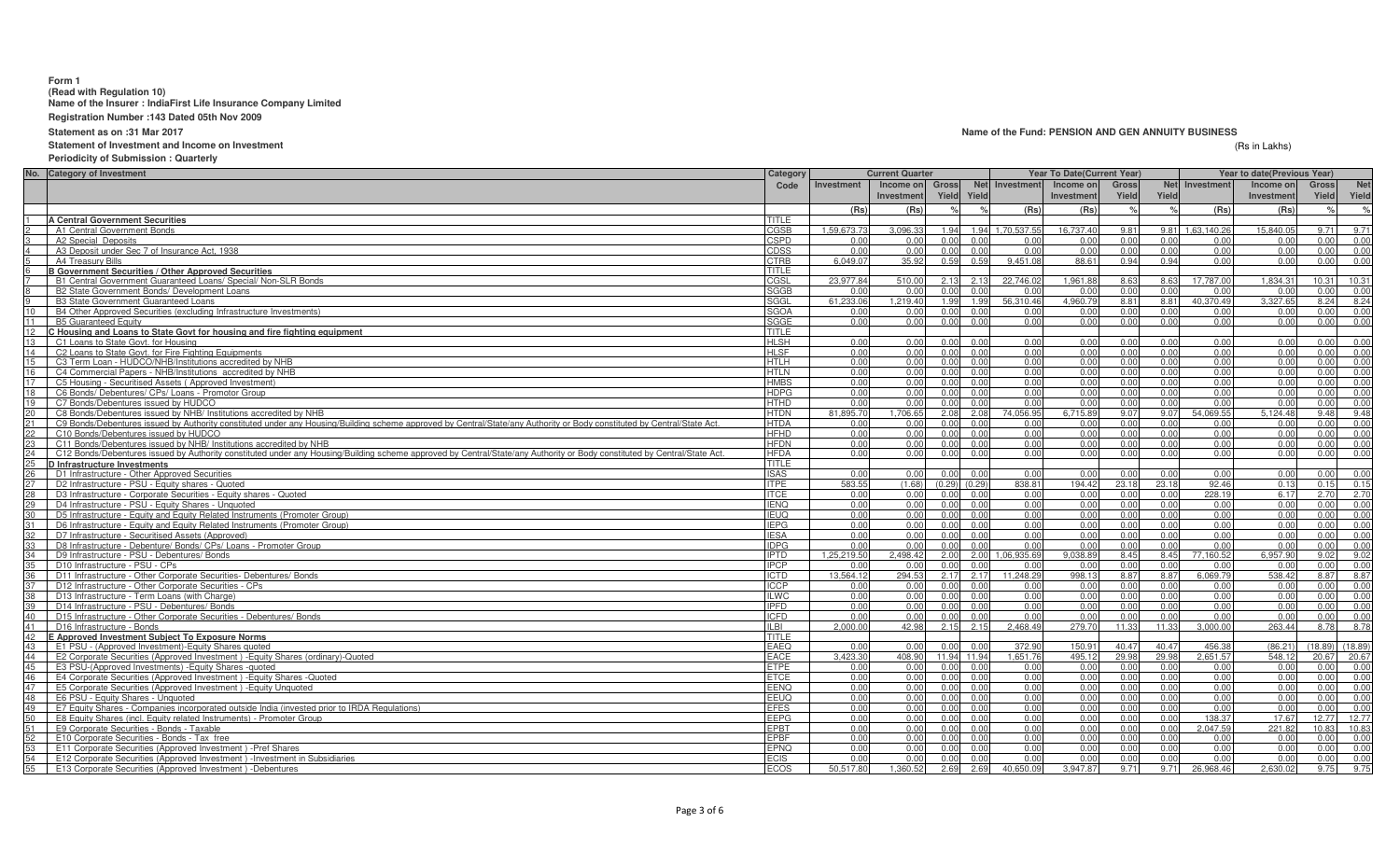|    | No. Category of Investment                                                                                         | Category     | <b>Current Quarter</b> |                 |       |                |                  | <b>Year To Date (Current Year)</b> |              |       | <b>Year to date(Previous Year)</b> |            |       |            |  |
|----|--------------------------------------------------------------------------------------------------------------------|--------------|------------------------|-----------------|-------|----------------|------------------|------------------------------------|--------------|-------|------------------------------------|------------|-------|------------|--|
|    |                                                                                                                    | Code         | Investment             | Income on Gross |       |                | Net Investment   | Income on                          | <b>Gross</b> |       | Net Investment                     | Income on  | Gross | <b>Net</b> |  |
|    |                                                                                                                    |              |                        | Investment      | Yield | Yield          |                  | Investment                         | Yield        | Yield |                                    | Investment | Yield | Yield      |  |
| 56 | E14 Corporate Securities - Debentures/ Bonds/ CPs/ Loans - Promoter Group                                          | EDPG         | 0.00                   | 0.00            | 0.00  | 0.00           | 0.00             | 0.00                               | 0.00         | 0.00  | 0.00                               | 0.00       | 0.00  | 0.00       |  |
|    | E15 Corporate Securities (Approved Investment) - Derivative Instruments                                            | ECDI         | 0.00                   | 0.00            | 0.00  | 0.00           | 0.00             | 0.00                               | 0.00         | 0.00  | 0.00                               | 0.00       | 0.00  | 0.00       |  |
| 58 | E16 Investment Properties - Immovable                                                                              | <b>EINP</b>  | 0.00                   | 0.00            | 0.00  | 0.00           | 0.00             | 0.00                               | 0.00         | 0.00  | 0.00                               | 0.00       | 0.00  | 0.00       |  |
| 59 | E17 Loans - Policy Loans                                                                                           | <b>ELPL</b>  | 0.00                   | 0.00            | 0.00  | 0.00           | 0.00             | 0.00                               | 0.00         | 0.00  | 0.00                               | 0.00       | 0.00  | 0.00       |  |
| 60 | E18 Loans Secured Loans -Mortgage of Property in India (term Loan)                                                 | FI MI        | 0.00                   | 0.00            | 0.00  | 0.00           | 0.00             | 0.00                               | 0.00         | 0.00  | 0.00                               | 0.00       | 0.00  | 0.00       |  |
| 61 | E19 Loans Secured Loans -Mortgage of Property outside India (term Loan)                                            | <b>ELMO</b>  | 0.00                   | 0.00            | 0.00  | 0.00           | 0.00             | 0.00                               | 0.00         | 0.00  | 0.00                               | 0.00       | 0.00  | 0.00       |  |
| 62 | E20 Deposits - Deposit with scheduled banks                                                                        | ECDB         | 4.964.00               | 90.47           | 1.82  | 1.82           | 4.595.71         | 162.90                             | 3.54         | 3.54  | 1.400.00                           | 21.41      | 1.53  | 1.53       |  |
| 63 | E21 Deposits - CDs with Scheduled Banks                                                                            | <b>EDCD</b>  | 0.00                   | 0.00            | 0.00  | 0.00           | 0.00             | 0.00                               | 0.00         | 0.00  | 0.00                               | 0.00       | 0.00  | 0.00       |  |
| 64 | E22 Deposits - Money at call and short notice with banks / Repo                                                    | <b>FCMR</b>  | 0.00                   | 0.00            | 0.00  | 0.00           | 0.00             | 0.00                               | 0.00         | 0.00  | 0.00                               | 0.00       | 0.00  | 0.00       |  |
| 65 | E23 CCIL (Approved Investement) - CBLO                                                                             | <b>ECBO</b>  | 31.030.99              | 435.85          | 1.40  | 1.40           | 27.049.23        | 1.646.86                           | 6.09         | 6.09  | 23.591.54                          | 1.654.77   | 7.01  | 7.01       |  |
| 66 | E24 Commercial Papers issued by all India Financial Institutions rated very strong or more                         | ECCP         | 0.00                   | 0.00            | 0.00  | 0.00           | 0.00             | 0.00                               | 0.00         | 0.00  | 0.00                               | 0.00       | 0.00  | 0.00       |  |
| 67 | <b>E25 Application Money</b>                                                                                       | <b>FCAM</b>  | 0.00                   | 0.00            | 0.00  | 0.00           | 1.999.98         | 0.00                               | 0.00         | 0.00  | 0.00                               | 0.00       | 0.00  | 0.00       |  |
| 68 | E26 Deposit with Primary Dealers duly recognised by RBI                                                            | <b>EDPD</b>  | 0.00                   | 0.00            | 0.00  | 0.00           | 0.00             | 0.00                               | 0.00         | 0.00  | 0.00                               | 0.00       | 0.00  | 0.00       |  |
| 69 | E27 Perpetual Debt Instruments of Tier I and II Capital issued by PSU Banks                                        | <b>EUPD</b>  | 0.00                   | 0.00            | 0.00  | 0.00           | 0.00             | 0.00                               | 0.00         | 0.00  | 0.00                               | 0.00       | 0.00  | 0.00       |  |
| 70 | E28 Perpetual Debt Instruments of Tier Land II Capital issued by Non-PSU Banks                                     | <b>EPPD</b>  | 0.00                   | 0.00            | 0.00  | 0.00           | 0.00             | 0.00                               | 0.00         | 0.00  | 0.00                               | 0.00       | 0.00  | 0.00       |  |
| 71 | E29 Perpetual Non-Cum. P.Shares and Redeemable Cumulative P.Shares of Tier 1 and 2 Capital issued by PSU Banks     | <b>EUPS</b>  | 0.00                   | 0.00            | 0.00  | 0.00           | 0.00             | 0.00                               | 0.00         | 0.00  | 0.00                               | 0.00       | 0.00  | 0.00       |  |
| 72 | E30 Perpetual Non-Cum. P.Shares and Redeemable Cumulative P.Shares of Tier 1 and 2 Capital issued by Non-PSU Banks | <b>EPPS</b>  | 0.00                   | 0.00            | 0.00  | 0.00           | 0.00             | 0.00                               | 0.00         | 0.00  | 0.00                               | 0.00       | 0.00  | 0.00       |  |
| 73 | E31 Foreign Debt Securities (Invested prior to IRDA Regulations)                                                   | <b>EFDS</b>  | 0.00                   | 0.00            | 0.00  | 0.00           | 0.00             | 0.00                               | 0.00         | 0.00  | 0.00                               | 0.00       | 0.00  | 0.00       |  |
| 74 | E32 Mutual Funds - ETF                                                                                             | EETF         | 0.00                   | 0.00            | 0.00  | 0.00           | 0.00             | 0.00                               | 0.00         | 0.00  | 0.00                               | 0.00       | 0.00  | 0.00       |  |
| 75 | E33 Mutual Funds - Gilt/ G Sec/ Liquid Schemes                                                                     | EGMF         | 18.659.50              | 303.94          | 1.63  | 1.63           | 14.437.10        | 983.64                             | 6.81         | 6.81  | 715.64                             | 55.55      | 7.76  | 7.76       |  |
| 76 | E34 Alternate Investment Fund - AIF                                                                                | OAFA         | 0.00                   | 0.00            | 0.00  | 0.00           | 0.00             | 0.00                               | 0.00         | 0.00  | 0.00                               | 0.00       | 0.00  | 0.00       |  |
| 77 | E35 Mutual Funds - (under Insurer's Promoter Group)                                                                | EMPG         | 0.00                   | 0.00            | 0.00  | 0.00           | 0.00             | 0.00                               | 0.00         | 0.00  | 0.00                               | 0.00       | 0.00  | 0.00       |  |
| 78 | E36 Net Current Assets (Only in respect of ULIP Business)                                                          | <b>ENCA</b>  | 0.00                   | 0.00            | 0.00  | 0.00           | 0.00             | 0.00                               | 0.00         | 0.00  | 0.00                               | 0.00       | 0.00  | 0.00       |  |
| 79 | F Other than Approved Securities                                                                                   | <b>TITLE</b> |                        |                 |       |                |                  |                                    |              |       |                                    |            |       |            |  |
| 80 | F1 Other than Approved Investments -Bonds -PSU- Taxable                                                            | OBPT         | 0.00                   | 0.00            | 0.00  | 0.00           | 0.00             | 0.00                               | 0.00         | 0.00  | 0.00                               | 0.00       | 0.00  | 0.00       |  |
|    | F2 Other than Approved Investments -Bonds -PSU- Tax free                                                           | OBPF         | 0.00                   | 0.00            | 0.00  | 0.00           | 0.00             | 0.00                               | 0.00         | 0.00  | 0.00                               | 0.00       | 0.00  | 0.00       |  |
| 82 | F3 Other than Approved Investments - Equity Shares (incl PSUs and Unlisted)                                        | <b>OESH</b>  | 0.00                   | 0.00            | 0.00  | 0.00           | 0.00             | 0.00                               | 0.00         | 0.00  | 0.00                               | 0.00       | 0.00  | 0.00       |  |
| 83 | F4 Equity Shares (incl. Equity related Instruments) - Promoter Group                                               | <b>OEPG</b>  | 0.00                   | 0.00            | 0.00  | 0.00           | 0.00             | 0.00                               | 0.00         | 0.00  | 0.00                               | 0.00       | 0.00  | 0.00       |  |
| 84 | F5 Other than Approved Investments -Debentures                                                                     | OLDB         | 0.00                   | 0.00            | 0.00  | 0.00           | 0.00             | 0.00                               | 0.00         | 0.00  | 0.00                               | 0.00       | 0.00  | 0.00       |  |
|    | F6 Debentures/ Bonds/ CPs/ Loans etc. - Promoter Group                                                             | ODPG         | 0.00                   | 0.00            | 0.00  | 0.00           | 0.00             | 0.00                               | 0.00         | 0.00  | 0.00                               | 0.00       | 0.00  | 0.00       |  |
| 86 | F7 Commercial Papers                                                                                               | OACP         | 0.00                   | 0.00            | 0.00  | 0.00           | 0.00             | 0.00                               | 0.00         | 0.00  | 0.00                               | 0.00       | 0.00  | 0.00       |  |
| 87 | F8 Other than Approved Investments - Pref Shares                                                                   | OPSH         | 0.00                   | 0.00            | 0.00  | 0.00           | 0.00             | 0.00                               | 0.00         | 0.00  | 0.00                               | 0.00       | 0.00  | 0.00       |  |
| 88 | F9 Other than Approved Investments - Venture fund                                                                  | OVNF         | 0.00                   | 0.00            | 0.00  | 0.00           | 0.00             | 0.00                               | 0.00         | 0.00  | 0.00                               | 0.00       | 0.00  | 0.00       |  |
| 89 | F10 Other than Approved Investments - Short Trem Loans (Unsecured Deposits)                                        | OSIII        | 0.00                   | 0.00            | 0.00  | 0.00           | 0.00             | 0.00                               | 0.00         | 0.00  | 0.00                               | 0.00       | 0.00  | 0.00       |  |
| 90 | F11 Other than Approved Investments - Term Loans (without charge)                                                  | <b>OTLW</b>  | 0.00                   | 0.00            | 0.00  | 0.00           | 0.00             | 0.00                               | 0.00         | 0.00  | 0.00                               | 0.00       | 0.00  | 0.00       |  |
| 91 | F12 Mutual Funds - Debt/ Income/ Serial Plans/ Liquid Schemes                                                      | OMGS         | 0.00                   | 0.00            | 0.00  | $\overline{0}$ | 0.00             | 0.00                               | 0.00         | 0.00  | 0.00                               | 0.00       | 0.00  | 0.00       |  |
| 92 | F13 Mutual Funds - (under Insurer's Promoter Group)                                                                | OMPG         | 0.00                   | 0.00            | 0.00  | 0.00           | 0.00             | 0.00                               | 0.00         | 0.00  | 0.00                               | 0.00       | 0.00  | 0.00       |  |
| 93 | F14 Derivative Instruments                                                                                         | CDI          | 0.00                   | 0.00            | 0.00  | 0.00           | 0.00             | 0.00                               | 0.00         | 0.00  | 0.00                               | 0.00       | 0.00  | 0.00       |  |
| 94 | F15 Securitised Assets (underlying assets Housing Loan/ Infrastructure assets)                                     | OPSA         | 0.00                   | 0.00            | 0.00  | 0.00           | 0.00             | 0.00                               | 0.00         | 0.00  | 0.00                               | 0.00       | 0.00  | 0.00       |  |
| 95 | F16 Equity Shares (PSU & Unlisted)                                                                                 | OFPU         | 0.00                   | 0.00            | 0.00  | 0.00           | 0.00             | 0.00                               | 0.00         | 0.00  | 0.00                               | 0.00       | 0.00  | 0.00       |  |
| 96 | F17 Investment properties - Immovable                                                                              | OIPI         | 0.00                   | 0.00            | 0.00  | 0.00           | 0.00             | 0.00                               | 0.00         | 0.00  | 0.00                               | 0.00       | 0.00  | 0.00       |  |
|    |                                                                                                                    | <b>TOTAL</b> | 5,82,792.18            | 12,002.24       | 2.06  |                | 2.06 5,45,350.11 | 48,363.00                          | 8.87         |       | 8.87 4,19,887.79                   | 38,955.71  | 9.28  | 9.28       |  |

### **CERTIFICATION**

Certified that the information given herein are correct and complete to the best of my knowledge and belief and nothing has been concealed or suppressed

Date : 10 Apr 2017

Signature : \_\_\_\_\_\_ Full Name : Satishwar Balakrishnan Chief Financial Officer

Note: Category of investment (COI) shall be as per Guidelines, as amended from time to time

1. Based on daily simple Average of Investments

2. Yield netted for tax

3. In the previous year column, figures of the corresponding Year to date of the previous financial year shall be shown.

4. FORM-1 shall be prepared in respect of each fund. In case of ULIP FORM-1 shall be prepared at Segregated Fund (SFIN) level and also at consolidated level.

5. YTD Income on investment shall be reconciled with figures in P&L and Revenue account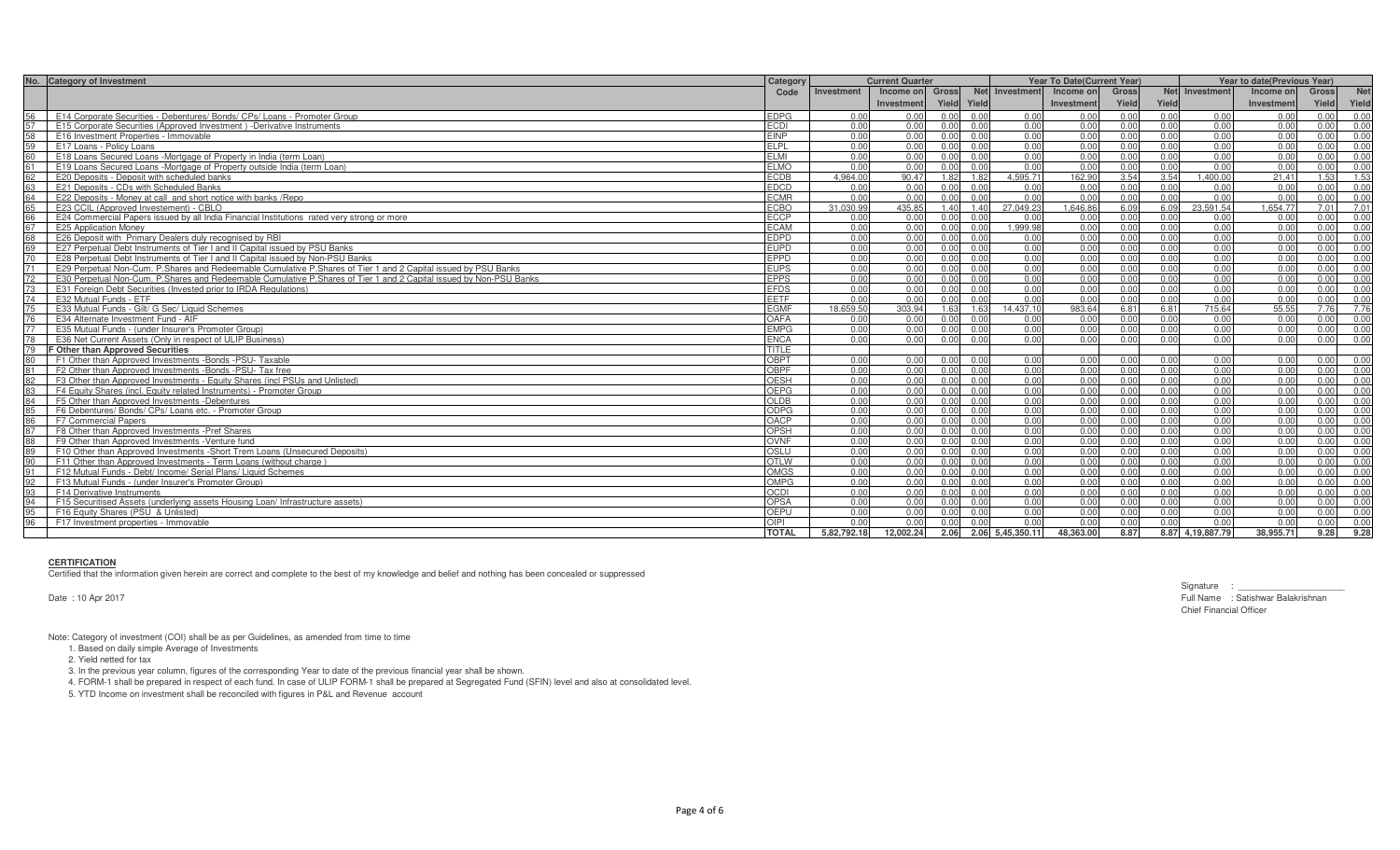## **Form 1**

**(Read with Regulation 10) Name of the Insurer : IndiaFirst Life Insurance Company Limited**

**Registration Number :143 Dated 05th Nov 2009**

**Statement as on :31 Mar 2017**

**Statement of Investment and Income on Investment**

**Periodicity of Submission : Quarterly**

| No. Category of Investment                                                                                                                                                     | Category                   |              | <b>Current Quarter</b> |                   |                      | Year To Date(Current Year) |                |              |                   | Year to date(Previous Year) |                     |                |
|--------------------------------------------------------------------------------------------------------------------------------------------------------------------------------|----------------------------|--------------|------------------------|-------------------|----------------------|----------------------------|----------------|--------------|-------------------|-----------------------------|---------------------|----------------|
|                                                                                                                                                                                | Code                       | Investment   | Income on              | <b>Gross</b>      | Net Investment       | Income on                  | <b>Gross</b>   |              | Net Investment    | Income on                   | <b>Gross</b>        | Net            |
|                                                                                                                                                                                |                            |              | Investmen              | Yield             | Yield                | Investment                 | Yield          | Yield        |                   | Investment                  | Yield               | Yield          |
|                                                                                                                                                                                |                            | (Rs)         | (Rs)                   | $O_{\alpha}$      | (Rs)                 | (Rs)                       |                | $\%$         | (Rs)              | (Rs)                        |                     | $\mathsf{o}_k$ |
| <b>A Central Government Securities</b>                                                                                                                                         | TITLE                      |              |                        |                   |                      |                            |                |              |                   |                             |                     |                |
| A1 Central Government Bonds                                                                                                                                                    | CGSB                       | 61.707.89    | 115.74                 | 0.19              | 0.19<br>62.674.14    | 6.307.90                   | 10.06          | 10.06        | 65.597.52         | 4.995.86                    | 7.62                | 7.62           |
| A2 Special Deposits                                                                                                                                                            | CSPD                       | 0.00         | 0.00                   | 0.00              | 0.00<br>0.00         | 0.00                       | 0.00           | 0.00         | 0.00              | 0.00                        | 0.00                | 0.00           |
| A3 Deposit under Sec 7 of Insurance Act, 1938                                                                                                                                  | <b>CDSS</b>                | 0.00         | 0.00                   | 0.00              | 0.00<br>0.00         | 0.00                       | 0.00           | 0.00         | 0.00              | 0.00                        | 0.00                | 0.00           |
| A4 Treasury Bills                                                                                                                                                              | <b>CTRB</b>                | 20.037.06    | 303.34                 | 1.51              | 25,683.39<br>1.51    | 1.701.72                   | 6.63           | 6.63         | 32.838.42         | 2,462.19                    | 7.50                | 7.50           |
| <b>B Government Securities / Other Approved Securities</b>                                                                                                                     | TITLE                      |              |                        |                   |                      |                            |                |              |                   |                             |                     |                |
| B1 Central Government Guaranteed Loans/ Special/ Non-SLR Bonds                                                                                                                 | CGSL                       | 1.719.00     | 17.94                  | 1.04              | 1,706.36<br>1.04     | 195.21                     | 11.44          | 11.44        | .948.02           | 210.87                      | 10.82               | 10.82          |
| B2 State Government Bonds/ Development Loans                                                                                                                                   | <b>SGGB</b>                | 0.00         | 0.00                   | 0.00              | 0.00<br>0.00         | 0.00                       | 0.00           | 0.00         | 0.00              | 0.00                        | 0.00                | 0.00           |
| <b>B3 State Government Guaranteed Loans</b>                                                                                                                                    | SGGL                       | 1.200.33     | 10.45                  | 0.87              | 921.40<br>0.87       | 103.24                     | 11.20          | 11.20        | 154.58            | 12.76                       | 8.25                | 8.25           |
| 10<br>B4 Other Approved Securities (excluding Infrastructure Investments)                                                                                                      | <b>SGOA</b>                | 0.00         | 0.00                   | 0.00              | 0.00<br>0.00         | 0.00                       | 0.00           | 0.00         | 0.00              | 0.00                        | 0.00                | 0.00           |
| 11<br><b>B5 Guaranteed Equity</b>                                                                                                                                              | SGGE                       | 0.00         | 0.00                   | 0.00              | 0.00<br>0.00         | 0.00                       | 0.00           | 0.00         | 0.00              | 0.00                        | 0.00                | 0.00           |
| 12<br>C Housing and Loans to State Govt for housing and fire fighting equipment                                                                                                | TITLE                      |              |                        |                   |                      |                            |                |              |                   |                             |                     |                |
| 13<br>C1 Loans to State Govt. for Housing                                                                                                                                      | <b>HLSH</b>                | 0.00         | 0.00                   | 0.00              | 0.00<br>0.00         | 0.00                       | 0.00           | 0.00         | 0.00              | 0.00                        | 0.00                | 0.00           |
| 14<br>C2 Loans to State Govt. for Fire Fighting Equipments                                                                                                                     | <b>HLSF</b>                | 0.00         | 0.00                   | 0.00              | 0.00<br>0.00         | 0.00                       | 0.00           | 0.00         | 0.00              | 0.00                        | 0.00                | 0.00           |
| 15<br>C3 Term Loan - HUDCO/NHB/Institutions accredited by NHB                                                                                                                  | <b>HTLH</b>                | 0.00         | 0.00                   | 0.00              | 0.00<br>0.00         | 0.00                       | 0.00           | 0.00         | 0.00              | 0.00                        | 0.00                | 0.00           |
| 16                                                                                                                                                                             |                            |              |                        | 0.00              | 0.00                 |                            | 0.00           |              |                   |                             | 0.00                | 0.00           |
| C4 Commercial Papers - NHB/Institutions accredited by NHB<br>17                                                                                                                | <b>HTLN</b><br><b>HMBS</b> | 0.00<br>0.00 | 0.00<br>0.00           | 0.00              | 0.00<br>0.00<br>0.00 | 0.00<br>0.00               | 0.00           | 0.00<br>0.00 | 0.00<br>0.00      | 0.00<br>0.00                | 0.00                |                |
| C5 Housing - Securitised Assets (Approved Investment)                                                                                                                          |                            |              |                        |                   |                      |                            |                |              |                   |                             |                     | 0.00           |
| 18<br>C6 Bonds/ Debentures/ CPs/ Loans - Promotor Group                                                                                                                        | <b>HDPG</b>                | 0.00         | 0.00                   | 0.00              | 0.00<br>0.00         | 0.00                       | 0.00           | 0.00         | 0.00              | 0.00                        | 0.00                | 0.00           |
| 19<br>C7 Bonds/Debentures issued by HUDCO                                                                                                                                      | <b>HTHD</b>                | 0.00         | 0.00                   | 0.00              | 0.00<br>0.00         | 0.00                       | 0.00           | 0.00         | 0.00              | 0.00                        | 0.00                | 0.00           |
| 20<br>C8 Bonds/Debentures issued by NHB/ Institutions accredited by NHB                                                                                                        | <b>HTDN</b>                | 15.921.42    | 159.43                 | 1.00              | 14,723.35<br>1.00    | 1,564.94                   | 10.63          | 10.63        | 11,381.54         | 980.13                      | 8.61                | 8.61           |
| 21<br>C9 Bonds/Debentures issued by Authority constituted under any Housing/Building scheme approved by Central/State/any Authority or Body constituted by Central/State Act.  | <b>HTDA</b>                | 0.00         | 0.00                   | 0.00              | 0.00<br>0.00         | 0.00                       | 0.00           | 0.00         | 0.00              | 0.00                        | 0.00                | 0.00           |
| 22<br>C10 Bonds/Debentures issued by HUDCO                                                                                                                                     | <b>HFHD</b>                | 0.00         | 0.00                   | 0.00              | 0.00<br>0.00         | 0.00                       | 0.00           | 0.00         | 0.00              | 0.00                        | 0.00                | 0.00           |
| C11 Bonds/Debentures issued by NHB/ Institutions accredited by NHB<br>23                                                                                                       | <b>HFDN</b>                | 0.00         | 0.00                   | 0.00              | 0.00<br>0.00         | 0.00                       | 0 <sub>0</sub> | 0.00         | 0.00              | 0.00                        | 0.00                | 0.00           |
| 24<br>C12 Bonds/Debentures issued by Authority constituted under any Housing/Building scheme approved by Central/State/any Authority or Body constituted by Central/State Act. | <b>HFDA</b>                | 0.00         | 0.00                   | 0.00              | 0.00<br>0.00         | 0.00                       | 0.00           | 0.00         | 0.00              | 0.00                        | 0.00                | 0.00           |
| $25\overline{)}$<br>D Infrastructure Investments                                                                                                                               | TITLE                      |              |                        |                   |                      |                            |                |              |                   |                             |                     |                |
| 26<br>D1 Infrastructure - Other Approved Securities                                                                                                                            | <b>ISAS</b>                | 0.00         | 0.00                   | 0.00              | 0.00<br>0.00         | 0.00                       | 0.00           | 0.00         | 0.00              | 0.00                        | 0.00                | 0.00           |
| D2 Infrastructure - PSU - Equity shares - Quoted                                                                                                                               | <b>ITPE</b>                | 2.675.97     | 232.51                 | 8.69              | 2,568.64<br>8.69     | 1.211.71                   | 47.17          | 47.17        | 1.460.50          | (356.26)                    | $(24.39)$ $(24.39)$ |                |
| 28<br>D3 Infrastructure - Corporate Securities - Equity shares - Quoted                                                                                                        | <b>ITCE</b>                | 5.02         | 0.89                   | 17.70<br>17.70    | 59.29                | 50.16                      | 84.61          | 84.61        | 1.760.93          | (530.18)                    | $(30.11)$ $(30.11)$ |                |
| 29<br>D4 Infrastructure - PSU - Equity Shares - Unquoted                                                                                                                       | <b>IENQ</b>                | 0.00         | 0.00                   | 0.00              | 0.00<br>0.00         | 0.00                       | 0.00           | 0.00         | 0.00              | 0.00                        | 0.00                | 0.00           |
| 30<br>D5 Infrastructure - Equity and Equity Related Instruments (Promoter Group)                                                                                               | <b>IEUQ</b>                | 0.00         | 0.00                   | 0.00              | 0.00<br>0.00         | 0.00                       | 0.00           | 0.00         | 0.00              | 0.00                        | 0.00                | 0.00           |
| D6 Infrastructure - Equity and Equity Related Instruments (Promoter Group)                                                                                                     | <b>IEPG</b>                | 0.00         | 0.00                   | 0.00              | 0.00<br>0.00         | 0.00                       | 0.00           | 0.00         | 0.00              | 0.00                        | 0.00                | 0.00           |
| 32<br>D7 Infrastructure - Securitised Assets (Approved)                                                                                                                        | <b>IESA</b>                | 0.00         | 0.00                   | 0.00              | 0.00<br>0.00         | 0.00                       | 0.00           | 0.00         | 0.00              | 0.00                        | 0.00                | 0.00           |
| 33 <sup>°</sup><br>D8 Infrastructure - Debenture/ Bonds/ CPs/ Loans - Promoter Group                                                                                           | <b>IDPG</b>                | 0.00         | 0.00                   | 0.00              | 0.00<br>0.00         | 0.00                       | 0.00           | 0.00         | 0.00              | 0.00                        | 0.00                | 0.00           |
| 34<br>D9 Infrastructure - PSU - Debentures/ Bonds                                                                                                                              | <b>IPTD</b>                | 19.011.11    | 145.53                 | 0.77              | 17.788.18<br>0.77    | 1,944.40                   | 10.93          | 10.93        | 17.163.58         | 1.433.56                    | 8.35                | 8.35           |
| 35<br>D10 Infrastructure - PSU - CPs                                                                                                                                           | <b>IPCP</b>                | 0.00         | 0.00                   | 0.00              | 0.00<br>0.00         | 0.00                       | 0.00           | 0.00         | 0.00              | 0.00                        | 0.00                | 0.00           |
| D11 Infrastructure - Other Corporate Securities- Debentures/ Bonds<br>36                                                                                                       | <b>ICTD</b>                | 8.703.62     | 115.43                 | 1.33              | 7.367.53<br>1.33     | 847.59                     | 11.50          | 11.50        | .684.56           | 271.85                      | 10.13               | 10.13          |
| D12 Infrastructure - Other Corporate Securities - CPs                                                                                                                          | <b>ICCP</b>                | 2.326.45     | 21.82                  | 0.94              | 2.326.45<br>0.94     | 21.82                      | 0.94           | 0.94         | 0.00              | 0.00                        | 0.00                | 0.00           |
| 38<br>D13 Infrastructure - Term Loans (with Charge)                                                                                                                            | <b>ILWC</b>                | 0.00         | 0.00                   | 0.00              | 0.00<br>0.00         | 0.00                       | 0.00           | 0.00         | 0.00              | 0.00                        | 0.00                | 0.00           |
| D14 Infrastructure - PSU - Debentures/ Bonds                                                                                                                                   | <b>IPFD</b>                | 0.00         | 0.00                   | 0.00              | 0.00<br>0.00         | 0.00                       | 0.00           | 0.00         | 0.00              | 0.00                        | 0.00                | 0.00           |
| 40<br>D15 Infrastructure - Other Corporate Securities - Debentures/ Bonds                                                                                                      | ICFD                       | 0.00         | 0.00                   | 0.00              | 0.00<br>0.00         | 0.00                       | 0.00           | 0.00         | 0.00              | 0.00                        | 0.00                | 0.00           |
| 41<br>D16 Infrastructure - Bonds                                                                                                                                               | <b>ILBI</b>                | 540.10       | (13.02)                | $(2.41)$ $(2.41)$ | 854.48               | 87.93                      | 10.29          | 10.29        | 1.027.82          | 83.66                       | 8.14                | 8.14           |
| 42<br>E Approved Investment Subject To Exposure Norms                                                                                                                          | <b>TITLE</b>               |              |                        |                   |                      |                            |                |              |                   |                             |                     |                |
| 43<br>E1 PSU - (Approved Investment)-Equity Shares quoted                                                                                                                      | <b>EAEQ</b>                | 20.366.0     | 2.332.91               | 11.45 11.45       | 20.394.28            | 7.986.48                   | 39.16          | 39.16        | 16.996.93         | (3.505.81)                  | $(20.63)$ $(20.63)$ |                |
| 44<br>E2 Corporate Securities (Approved Investment) - Equity Shares (ordinary)-Quoted                                                                                          | EACE                       | 1.19.865.35  | 12.982.41              | 10.83             | 1.16.884.11<br>10.83 | 19.919.26                  | 17.04          |              | 17.04 1.46.524.97 | (6.942.61)                  | (4.74)              | (4.74)         |
| 45<br>E3 PSU-(Approved Investments) - Equity Shares - quoted                                                                                                                   | <b>ETPE</b>                | 0.00         | 0.00                   | 0.00              | 0.00<br>0.00         | 0.00                       | 0.00           | 0.00         | 0.00              | 0.00                        | 0.00                | 0.00           |
| 46<br>E4 Corporate Securities (Approved Investment) - Equity Shares - Quoted                                                                                                   | <b>ETCE</b>                | 0.00         | 0.00                   | 0.00              | 0.00<br>0.00         | 0.00                       | 0.00           | 0.00         | 0.00              | 0.00                        | 0.00                | 0.00           |
| 47<br>E5 Corporate Securities (Approved Investment) - Equity Unquoted                                                                                                          | EENQ                       | 0.00         | 0.00                   | 0.00              | 0.00<br>0.00         | 0.00                       | 0.00           | 0.00         | 0.00              | 0.00                        | 0.00                | 0.00           |
| 48<br>E6 PSU - Equity Shares - Unquoted                                                                                                                                        | EEUQ                       | 0.00         | 0.00                   | 0.00              | 0.00<br>0.00         | 0.00                       | 0.00           | 0.00         | 0.00              | 0.00                        | 0.00                | 0.00           |
| 49<br>E7 Equity Shares - Companies incorporated outside India (invested prior to IRDA Regulations)                                                                             | <b>EFES</b>                | 0.00         | 0.00                   | 0.00              | 0.00<br>0.00         | 0.00                       | 0.00           | 0.00         | 0.00              | 0.00                        | 0.00                | 0.00           |
| 50<br>E8 Equity Shares (incl. Equity related Instruments) - Promoter Group                                                                                                     | <b>EEPG</b>                | 0.00         | 0.00                   | 0.00              | 0.00<br>0.00         | 0.00                       | 0.00           | 0.00         | 581.31            | 116.03                      | 19.96               | 19.96          |
| 51<br>E9 Corporate Securities - Bonds - Taxable                                                                                                                                | <b>EPBT</b>                | 0.00         | 0.00                   | 0.00              | 0.00<br>0.00         | 0.00                       | 0.00           | 0.00         | 0.00              | 0.00                        | 0.00                | 0.00           |
| 52<br>E10 Corporate Securities - Bonds - Tax free                                                                                                                              | EPBF                       | 0.00         | 0.00                   | 0.00              | 0.00<br>0.00         | 0.00                       | 0.00           | 0.00         | 0.00              | 0.00                        | 0.00                | 0.00           |
| 53<br>E11 Corporate Securities (Approved Investment) - Pref Shares                                                                                                             | <b>EPNQ</b>                | 0.00         | 0.00                   | 0.00              | 0.00<br>0.00         | 0.00                       | 0.00           | 0.00         | 0.00              | 0.00                        | 0.00                | 0.00           |
| 54<br>E12 Corporate Securities (Approved Investment) - Investment in Subsidiaries                                                                                              | <b>ECIS</b>                | 0.00         | 0 <sup>0</sup>         | 0.00              | 0.00<br>0.00         | 0.00                       | 0.00           | 0.00         | 0.00              | 0.00                        | 0.00                | 0.00           |
| 55<br>E13 Corporate Securities (Approved Investment) - Debentures                                                                                                              | <b>ECOS</b>                | 10.989.37    | 129.36                 | 1.18              | 1.18<br>10.702.21    | 1.200.33                   | 11.22          | 11.22        | 12.776.14         | 1.112.67                    | 8.71                | 8.71           |
|                                                                                                                                                                                |                            |              |                        |                   |                      |                            |                |              |                   |                             |                     |                |

# **Name of the Fund: ULIP**

(Rs in Lakhs)